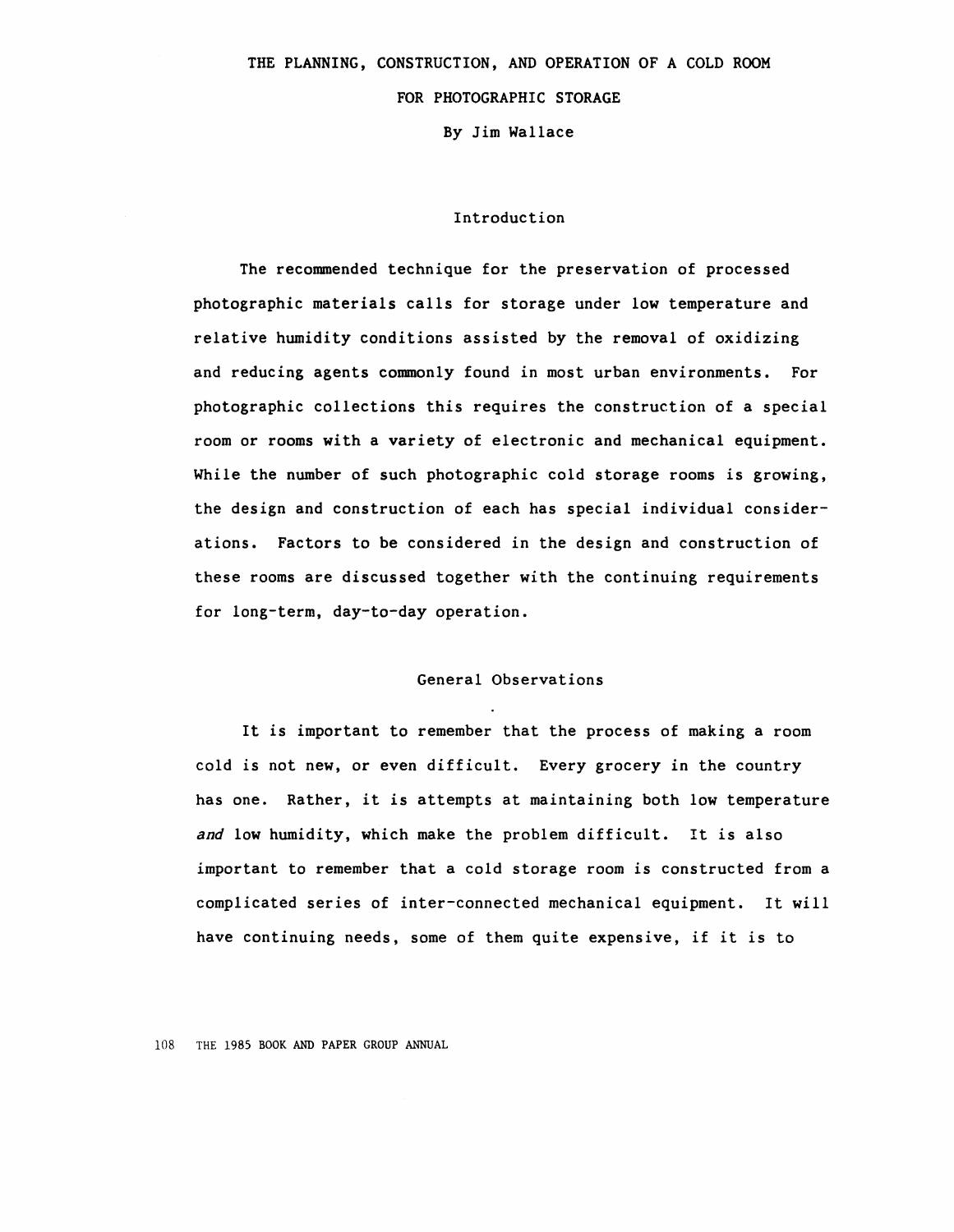continue to operate properly. And it is important to remember that, as with any mechanical equipment, it will break down. This is not necessarily a sign of failure. The amount of operating time prior to the breakdown must be judged to determine if it **was a** flaw, or merely old age which caused the problem.

It is because cold storage rooms have these built-in characteristics, that their operators must also keep in mind that they can be improved. Improvement must be constantly evaluated. The need for the room and the reason it was constructed will far outlast any of its mechanical equipment. Therefore, replacements must be anticipated and carefully planned based on actual operating experience. All of this points to a need for photographers, archivists, conservators, and others planning or using these rooms to be fully aware of the equipment they contain and how it operates. Nothing less is acceptable.

# The Smithsonian Institution's Cold Storage Room

The cold storage room upon which this paper is based is operated by the Smithsonian Institution's Office of Printing and Photographic Services. The Office handles a wide range of photography for the Institution from the documentation of objects in studios, to the historic documentation of events in the street. While its central offices and cold storage facility are housed in the National Museum of American History, the Office also has branches in the National Museum of Natural History, National Air and Space Museum, Museum Support Center, and the Smithsonian Tropical Research Insti-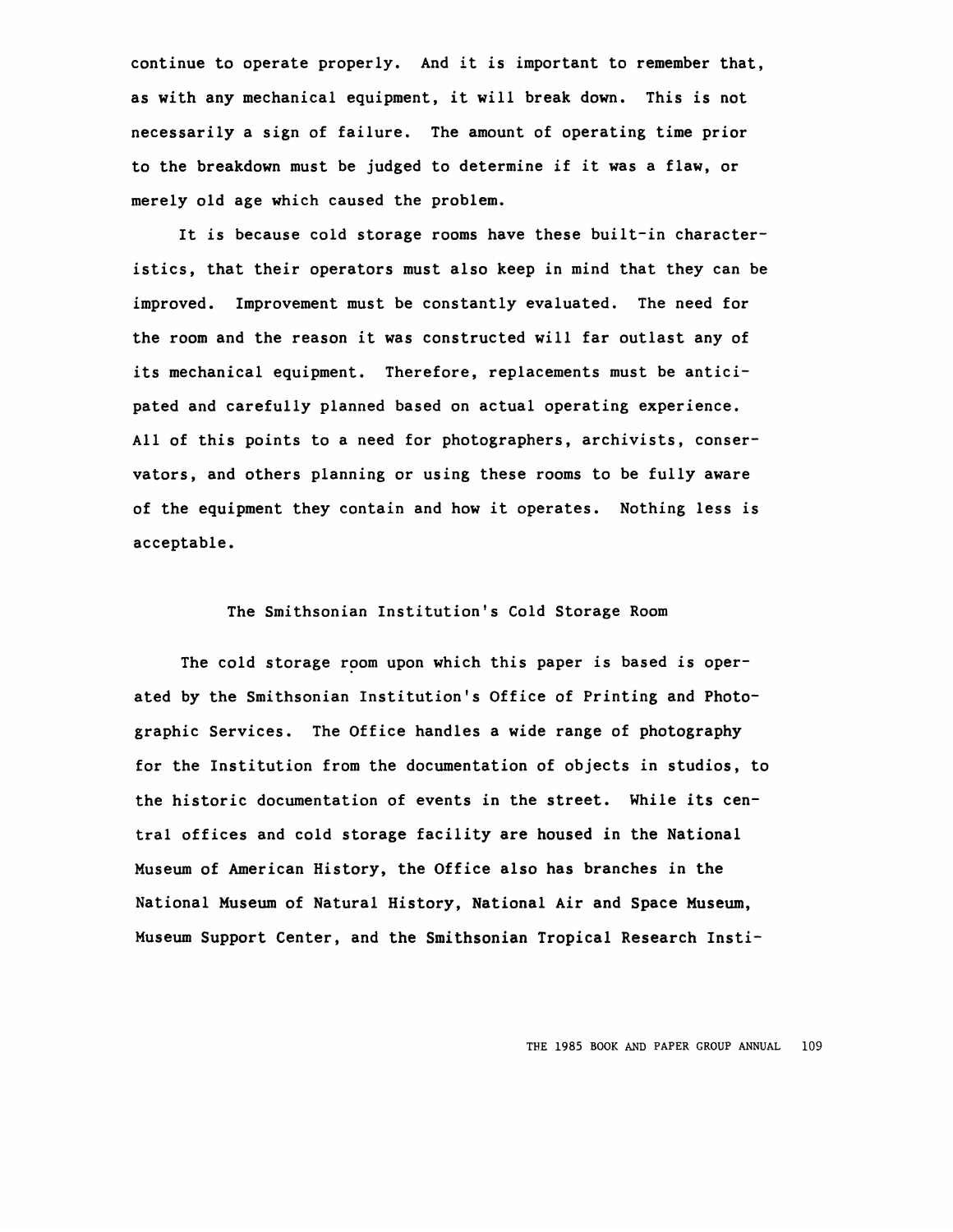tute in Panama. The Office has a staff of approximately ten fulltime photographers, plus laboratory staff. All completed work is maintained in the cold storage facility. In addition to current work, the Office also serves as custodian for many of the Smithsonian's other photographic collections dating to the 1860s. These include negatives from the National Anthropological Archives, The Pullman Railroad Collection, The Peter and Paul Juley Collection, and others. Only slides, transparencies, and negatives are stored. The Office does not maintain a print collection.

A cold storage room is best used to prolong the life of materials which are already being cared for properly. It should be understood that the availability of a cold storage area does not change or eliminate the need for maintaining accepted archival practices in storing and handling film. Darkroom processing techniques and storage containers should all meet applicable ANSI Standards.

It is not the purpose of this paper to discuss why cold storage and controlled humidity are needed. Nor is it to specify the temperature and humidity levels at which the room is maintained. Obviously, the ANSI Standards are the ideal to be sought. But the realities of equipment capacity, room location, and scale of operations can be limiting factors. Therefore, rooms are generally operated at the lowest levels where consistency is possible. Daily and annual fluctuations are to be avoided. One solution is to determine the lowest levels at which the room can operate on the hottest, most humid **days** of the summer and translate those conditions into the local operating standard. These should be optimum levels. As much as a full year of operation may be needed to determine them. The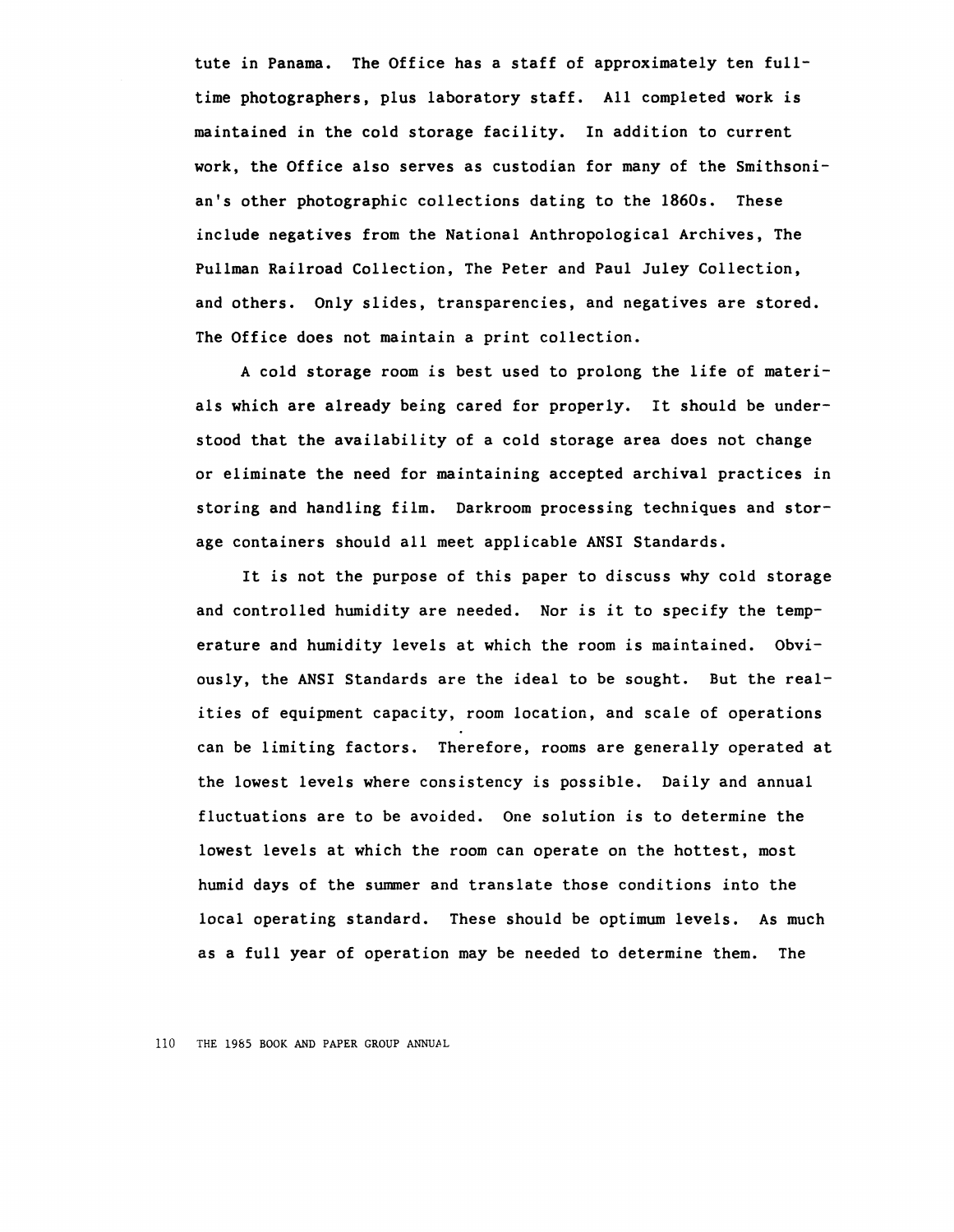relationship between temperature and humidity (lower temperatures raise RH and lowering the RH can raise the temperature) may dictate a balance point which achieves the best results for an individual room. The Smithsonian Photographic Services room operates at *s*<sup>0</sup> *c*  and **28% RH +/-2%.** 

#### Planning and Construction

Beyond determining the standards under which a room will run, there are a number of practical problems to be faced in its construction. Good planning is critical. Beginning with the architect's drawings and following through construction to routine preventative maintenance, the staff which is to operate the room must be closely involved. This is in part for self-defense. No one else cares as much about its operation. The designers and contractors may all be well-intentioned and of the highest calibre, but it is the operating staff which will ultimately make it work on a day-today basis.

Keep a full set of drawings on file together with operating and maintenance instructions for the mechanical equipment. The organization's maintenance staff should obviously have the primary responsibility for maintaining these documents, but an additional set should be located in or near the room itself. Ask questions of the designers. Recognize that they will usually be operating in new territory, as few people have actually designed and built these rooms. Keep good, constructive lines of communication open and document proposed changes. Once the time for construction comes be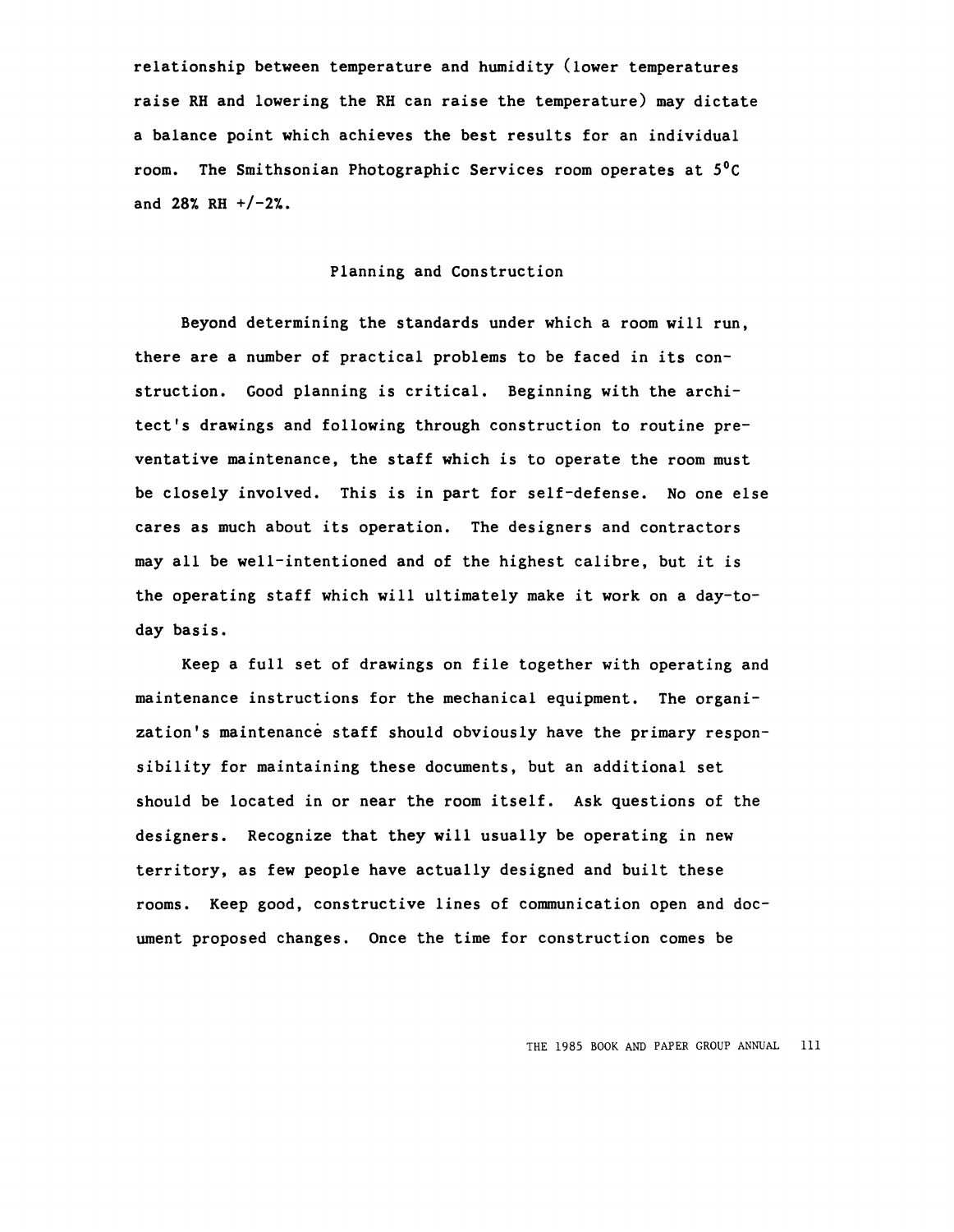prepared for the reality that the process is dirty and noisy, affecting all nearby operations. Dust barriers help, but only some. Take care that the collections for which the room is being constructed are not placed in jeopardy. Keep track of the construction. Ask questions. Know how the room insulating panels are constructed and how they go together. Know where electrical feeds are and how the ductwork functions. This is easiest to understand while it is still being put into place. It will be helpful later when storage or operating equipment is moved or changed.

Pay special attention to locations where the insulating panels are penetrated, regardless of the reason. Whether for ducts, lighting fixtures, security, or safety equipment, anywhere the insulation is penetrated there will be the potential for condensation leaks later. These probably cannot be totally prevented for reasons which will be discussed below. Rather, recognize where the potential problems are. Storage cabinets should not be located directly under these insulation panel penetrations. Make certain that the storage cabinets or shelves fit the room (or vice versa). If insulating panels are used on the floor be certain they will support the weight of loaded cabinets, especially if the collection contains a high percentage of glass plates.

# Operation and Maintenance

For efficient operations, everything must not only fit, but must also be workable. Make certain that the staff knows the location of all the operating equipment and at least the principles of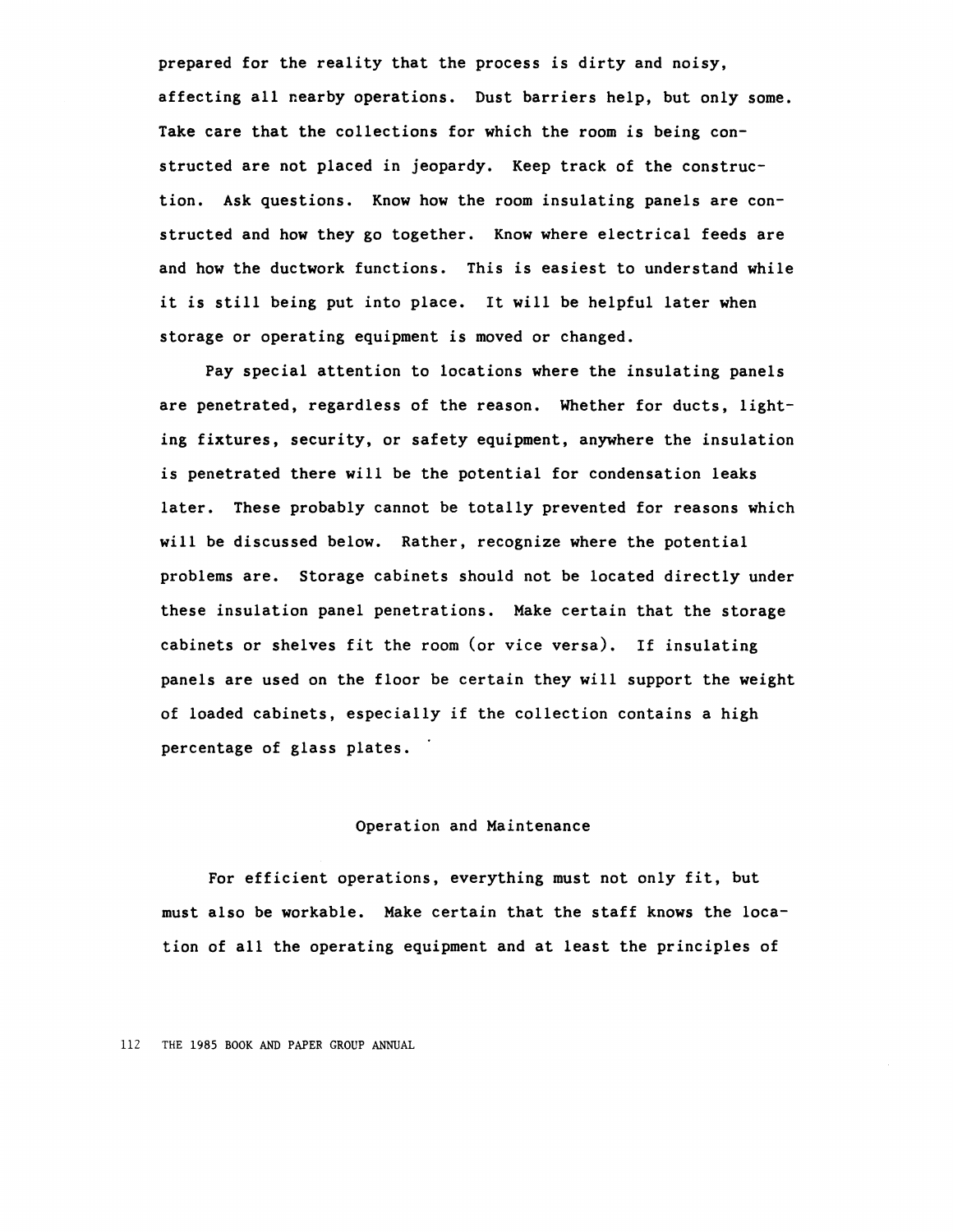its operation. Principal equipment will include a cooling compressor, air handler, air filter, dehumidifier, and possibly a humidifier. The location of the electrical disconnects should be marked, not only as to the equipment they serve, but also as to the location of the main electrical panel which feeds to them.

After the first year of operation, it became apparent that the Smithsonian Photographic Services room was not quite running as cold as planned by about  $3^0C$ . This was probably because the design did not fully take into account the heat generated during the reduction of humidity. A second compressor/air handler was added. Both units run full-time during the summer, but only one is needed during the cooler times of the year. The same was true with dehumidification, and a second dehumidifier was also added. Of all the operating equipment, the dehumidifiers have proven to be the weakest link, experiencing the most down time. This was caused by the rapid cycling of the units on and off to maintain a fine degree of humidity control. This cycling caused a heater coil to burn out. When the units were turned on full, however, the coils operated perfectly. In the summer full-time operation is needed to maintain the desired humidity. But during the rest of the year this full-time operation drives the humidity too low causing an unacceptable annual fluctuation. The problem was solved by the use of a steam injection humidifier installed in the main air handler. Now one or both of the humidifiers are always allowed to run full-time. The steam injector is used to bring the humidity level back up to the desired point.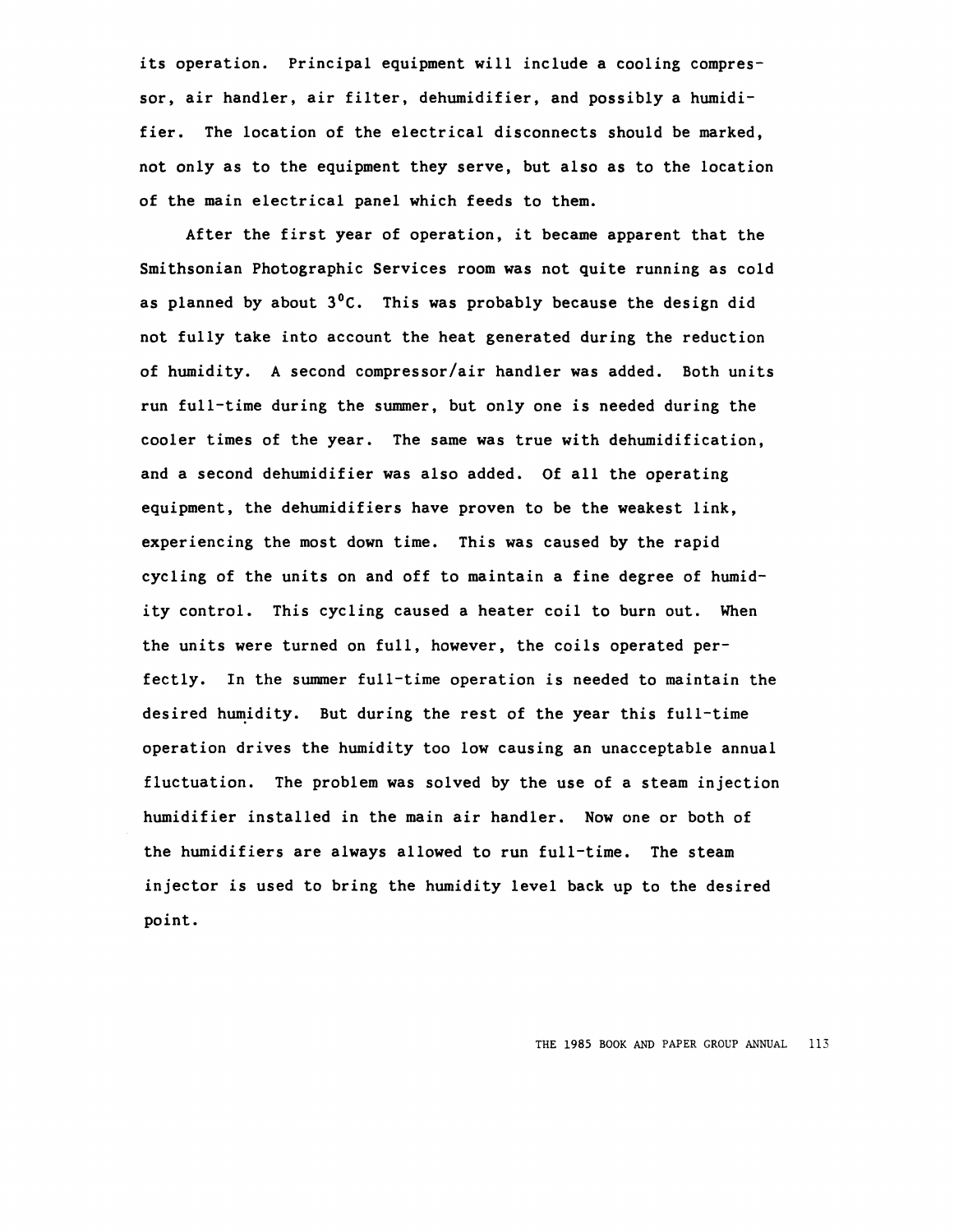For both the compressors and dehumidifiers, having two units provides independent backup for both cooling and humidity control. This enables the Office to deal more efficiently with equipment malfunctions. Malfunctions can also be best handled if there is a complete spare-parts kit on hand. Not even overnight delivery from the manufacturer can compete with having a replacement always available.

All the controls, thermostats, humidistats, alarms, etc., should be located in one control panel area. Each control should be marked clearly, and the staff should be briefed on their operations and interrelationships. There should also be good controls to monitor the status of the room at all times. A mechanical recording hygrothermograph is a minimum requirement. Newer electronic temperature and humidity sensors allow remote printouts to be maintained outside the room itself. These should be placed near desks where staff normally work so they can routinely keep track of conditions in the room merely by looking up. Completed charts from all recorders should be carefully dated and filed for future reference. They are the only means available for accurately determining any pattern of daily fluctuations.

One of the most annoying and potentially damaging problems in operating a cold storage room is the presence of water drips. These drips are caused by condensation, and usually occur only during the summer months. They can occur anywhere the insulation has been penetrated such as by electrical connections or air ducts, allowing an exchange between the cold, dry air inside and the warm, moist air outside. It requires only a pinhole for condensation to take place.